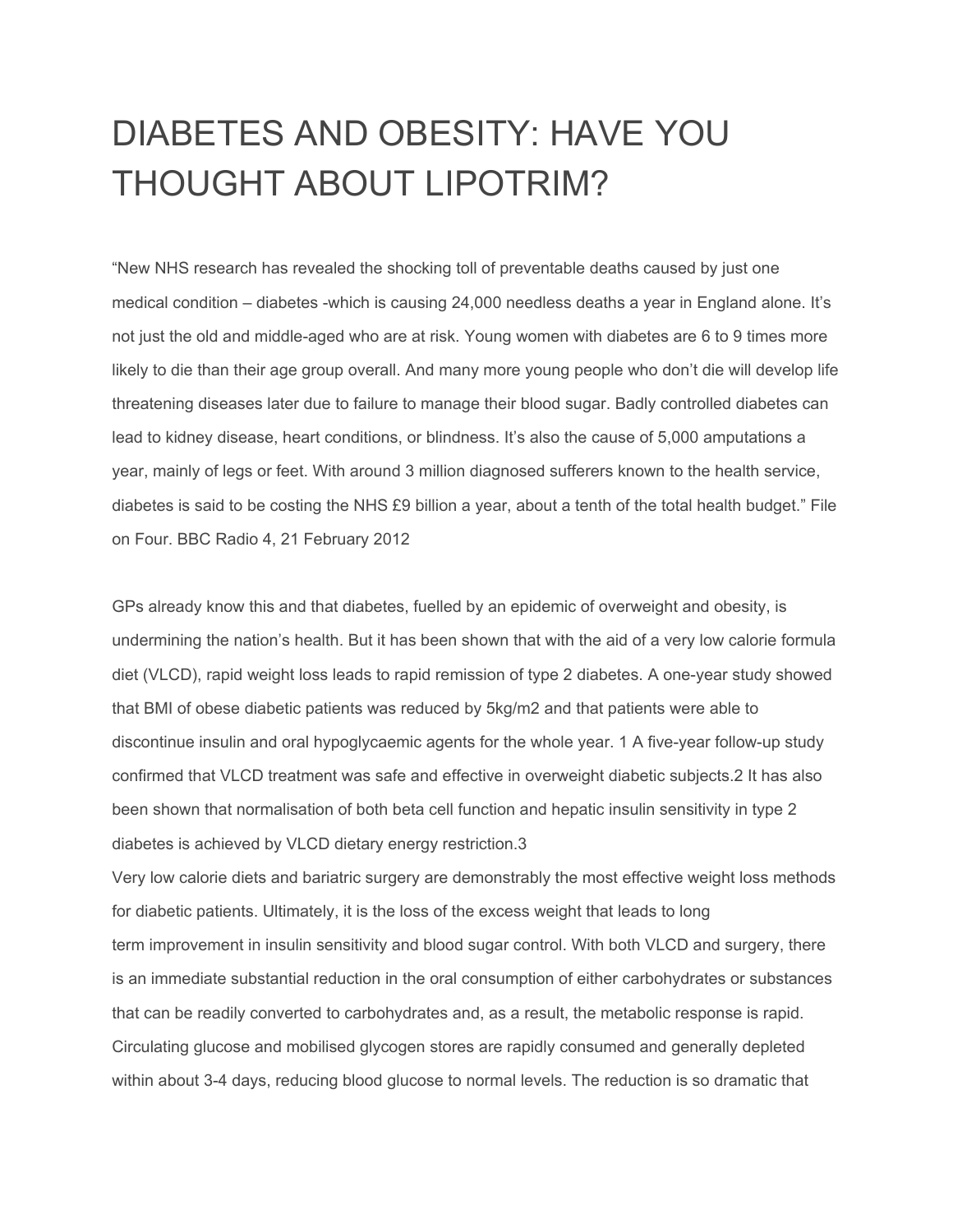oral hypoglycaemic agents must be withdrawn prior to the start of a VLCD programme. Rapid weight loss, with reasonable long term weight management, can put diabetes into long term remission. Both VCLD and bariatric surgery are approved by NICE as options for the treatment of obesity, but the advantages of a VLCD such as Lipotrim are often overlooked. A Lipotrim regime is not accompanied by the problematic aspects of bariatric surgery: high morbidity and mortality risk, prohibitively high cost, possible post operative complications and, in consideration of the large numbers of severely overweight people with or without diabetes, extremely limited availability. Lipotrim is not available on the NHS so treatment costs the NHS nothing, but patients are not out of pocket as the costs of the diet are no more, and can be less, than the costs of the food it replaces.

Lipotrim is supplied in more than 2000 pharmacies nationwide. Overweight or obese patients taking medication for diabetes can only start on the Lipotrim programme with the cooperation of their GP. Potential dieters undergo an initial assessment by the pharmacist. The dieters must return to the pharmacy each week to collect their supplies, when the pharmacist monitors their progress and to check compliance with the diet. Once the target weight is attained, patients can elect to use specially formulated Lipotrim maintenance products along with healthy eating , which effectively assists post diet calorie control. Pharmacists also provide lifestyle advice and support to help prevent the lost weight from being regained. Each patient's progress is recorded and many pharmacists use the Lipotrim Pharmacy Patient Tracker software, which audits the results of patients' dieting and illustrates the patient's progress in graphic form. Pooled audits from pharmacies have demonstrated their outstanding success in helping patients to lose weight and achieve remission from diabetes. There is really no excuse for the situation reported by the File on 4 programme. Many patients can be helped to escape diabetes permanently by following a VLCD regime, and while not every diabetic patient may be able to defeat the addictive lure of a subsequent return to overeating, many can. But even for those who cannot, the time away from the condition allows for dealing with other medical problems and an improved quality of life. So, it is surely worth giving the patients a chance and Lipotrim a try.